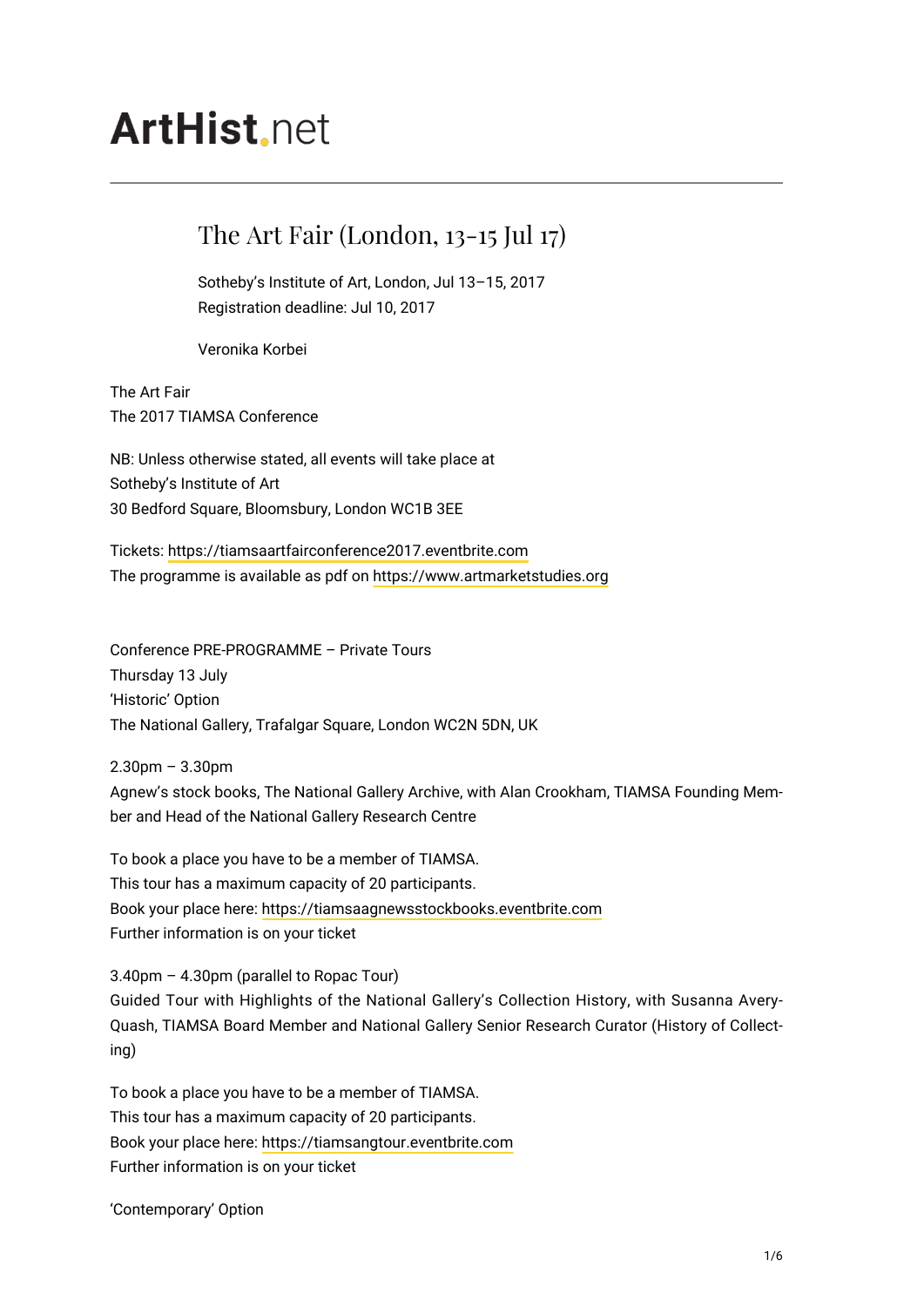Galerie Thaddaeus Ropac, Ely House, 37 Dover St., London W1S 4NJ

2.30pm – 4.15pm (parallel to National Gallery Highlights Tour) Inside Tour of Thaddaeus Ropac's new London gallery, with Polly Gaer, Gallery Director, and Jonathan Woolfson, TIAMSA Board Member and Deputy Director of Sotheby's Institute of Art, London

To book a place you have to be a member of TIAMSA. This tour has a maximum capacity of 25 participants. Book your place here: <https://tiamsaropactour.eventbrite.com> Further information is on your ticket

TIAMSA Annual GENERAL MEETING (AGM)

5.00pm – 6.00pm TIAMSA AGM (for TIAMSA members only)

Keynote lecture 1

6.30pm – Sophie Raux, Université Lumière – Lyon 2 (FR) Fairs in the Southern Netherlands and the Development of the Early Modern Art Market (15th-17th centuries)

7.30pm – Reception

Friday 14 July

9.00am – Registration

9.30am – Welcome and Introduction Jos Hackforth-Jones, CEO and Director of Sotheby's Institute of Art, London, and Johannes Nathan, TIAMSA Chair

Session 1 (plenary): Mapping the Art Fair I Chair: Olav Velthuis, University of Amsterdam (NL)

9.45am – Sofia Evangelou and Rachel A. J. Pownall, Maastricht University, Maastricht (NL) Art Fairs in the 21st Century and Their Role in the Global Art Market Scene

10.15am – Nadine Oberste-Hetbleck, University of Cologne (GER) Art Cologne: The First Art Fair for Modern and Contemporary Art Between Globalisation and Localisation

10.45am – Coffee

11.15am – Daniela Stocco, Erasmus University, Rotterdam (NL) The Art Fairs in Rio de Janeiro and Sao Paulo: Access to Art as a Marketing Strategy

11.45am – Hua Shuo, University of Hong Kong (CN)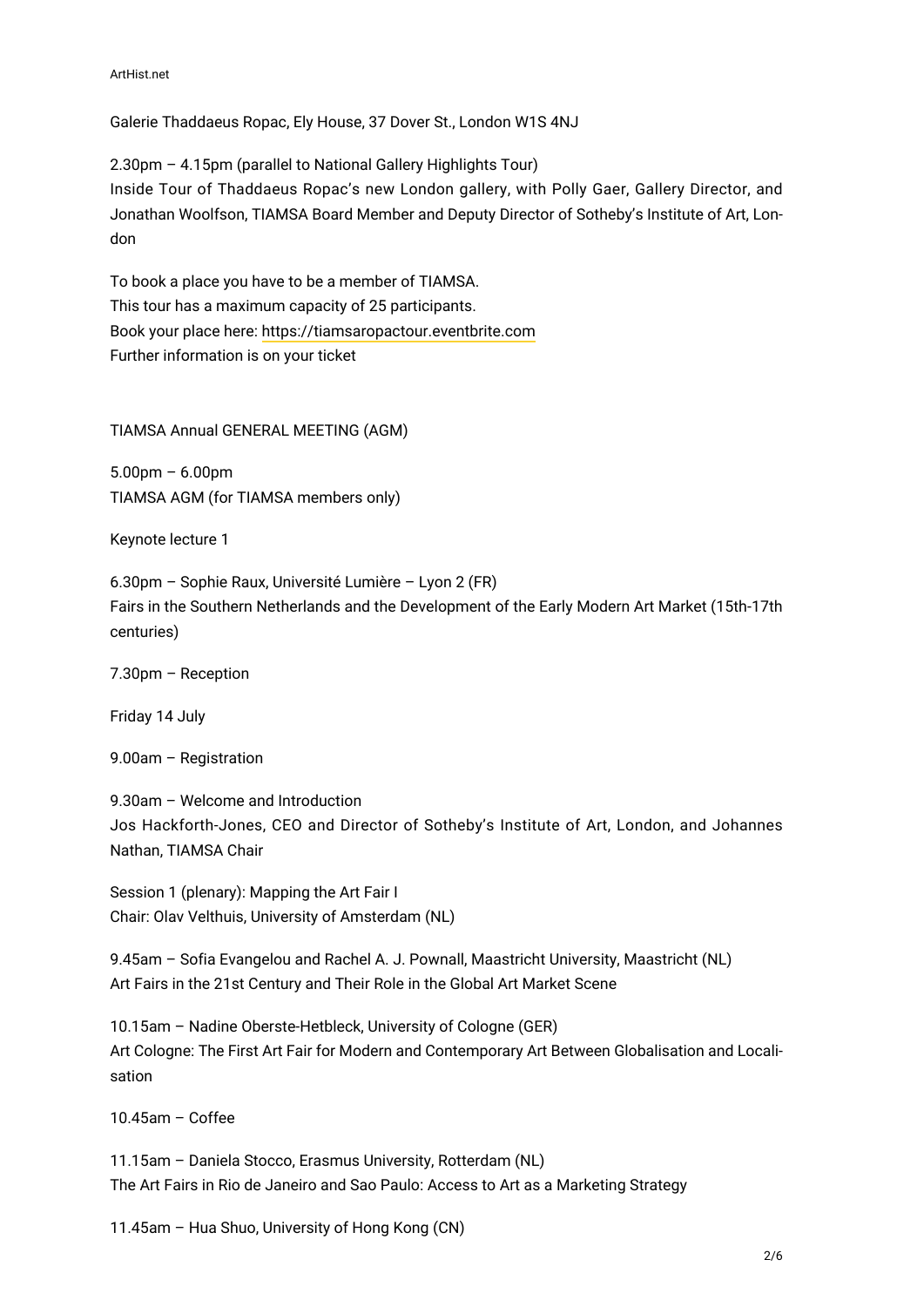When Art Meets New Money: Chinese Participation in Art Fairs in Hong Kong since the 1990s

12.15pm – Concluding Discussion (c. 15 mins.)

12.30pm – Buffet Lunch (provided)

Session 2 (parallel with Session 3): Standards of Quality and Vetting Chair: Susanna Avery-Quash, National Gallery London (UK)

2.00pm – Deborah Schultz, Regent's University London (UK) The Art Fair as Curated Event

2.30pm – Erica H. Coslor, University of Melbourne, Melbourne (AU) and Yuval Millo, Warwick Business School (UK) Price or Prize? Art Fairs as Valuation Devices

3.00pm – Coffee

3.30pm – Yasmin Railton, Sotheby's Institute of Art, London (UK) The Expert Eye: The Reputational Marketing of Scientific Research in Fair Vetting

4.00pm – Gareth Fletcher, Sotheby's Institute of Art, London (UK) The Utility of Trust: A Comparative Analysis of the Presentation and Impact of Provenance Information in Establishing Consumer Confidence within the Art Fair

4.30pm – Stephanie Dieckvoss, Central St. Martin's, London (UK) The Artist and the Art Fair: Changes in Agency?

5.00pm – Concluding Discussion (c. 15 mins.)

Session 3 (parallel with Session 2): Historical & Geographical Contexts Chair: Johannes Nathan, Nathan Fine Art / TU Berlin (DE)

2.00pm – Filip Vermeylen, Erasmus University, Rotterdam (NL) The Origins of Art Fairs: Early Examples from Antwerp

2.30pm – Stoyan Sgourev, ESSEC Business School, Paris (FR) Salons, Secessions and Fairs: Historical Links and Benefits

3.00pm – Coffee

3.30pm – Simeng Chang and Marilena Vecco, Erasmus University, Rotterdam (NL) and Roberto Zanola, Universita' degli Studi del Piemonte Orientale, Alessandria (ITA) Strategies of Art Fairs: How to Merge in Mainland China?

4.00pm – Linzhi Zhang, University of Cambridge (UK) From Beijing to Basel: Chinese Galleries in Art Fairs

4.30pm – Adelaide Duarte, Universidade Nova de Lisboa (PT) From Global to Local: ARCOmadrid – ARCOlisboa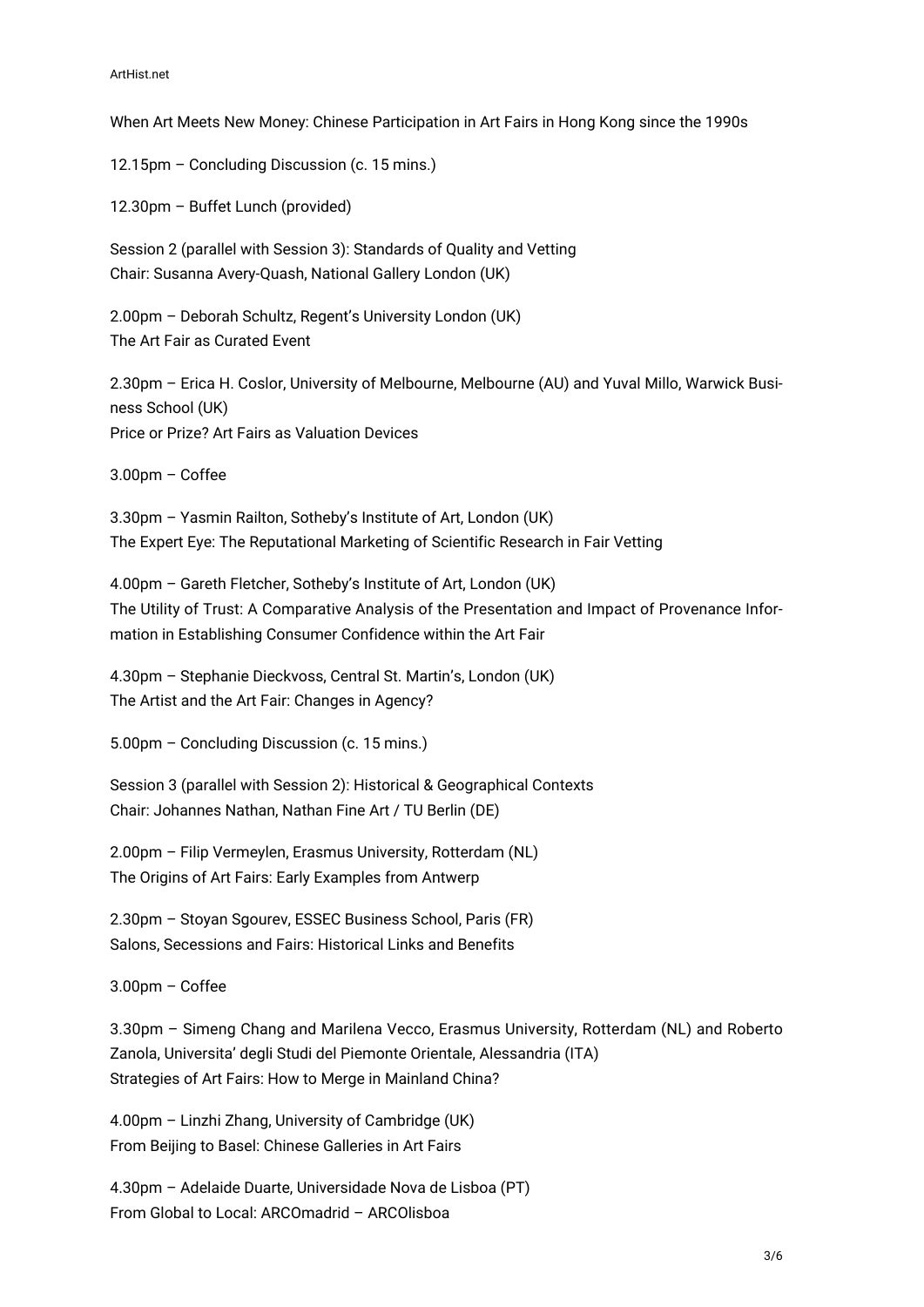#### ArtHist.net

5.00pm – Concluding Discussion (c. 15 mins.)

5.15pm – Interval

Keynote lecture 2

6.00pm – Noah Horowitz, Director Americas / Member of the Executive Committee, Art Basel (USA) in Conversation with Olav Velthuis, University of Amsterdam (NL)

7.15pm – Conference Dinner (open to all, advance booking required, paid for individually; booking information available soon on artmarketstudies.org)

Saturday 15 July

9.15am – Registration

Session 3 (plenary): Mapping the Art Fair II Chair: Kim Oosterlinck, Université Libre de Bruxelles (BE)

9.45am – Tina Haisch, University of Applied Sciences Northwestern Switzerland, Basle (CH) and Max-Peter Menzel, University of Bayreuth (GER) Constructions of Local and Global Markets at Three Art Fairs in Basel

10.15am – Karen Van den Berg, Zeppelin University Friedrichshafen (GER) Self-Questioning as Currency: Public Talks and the Art Fair's Corporate Identity

10.45am - Coffee

11.15am – David Bellingham, Sotheby's Institute of Art, London (UK) 'The Best of The Best': MASTERPIECE London and the Art Fair as a Lifestyle Event

11.45am – Elisabetta Lazzaro, HKU University of the Arts, Utrecht (NL) and Nathalie Moureau, Université Paul-Valéry, Montpellier (FR) Mapping Diversity in the Contemporary Art Market

12.15pm – Concluding Discussion (c. 15 mins.)

12.30pm – Buffet Lunch (provided)

1.00pm – Sub-Committee Meetings

Session 5 (parallel with Session 6): Experimentation Chair: Jonathan Woolfson, Sotheby's Institute of Art, London (UK)

2.00pm – Meike Hopp, Zentralinstitut für Kunstgeschichte Munich (DE) The Art Fair in Frankfurt am Main and Its Auctions, 1920 and 1921

2.30pm – Norma Ladewig, Freie Universität Berlin, Berlin (DE) The 1960s and 1970s West German Art Fairs as Laboratories of Democracy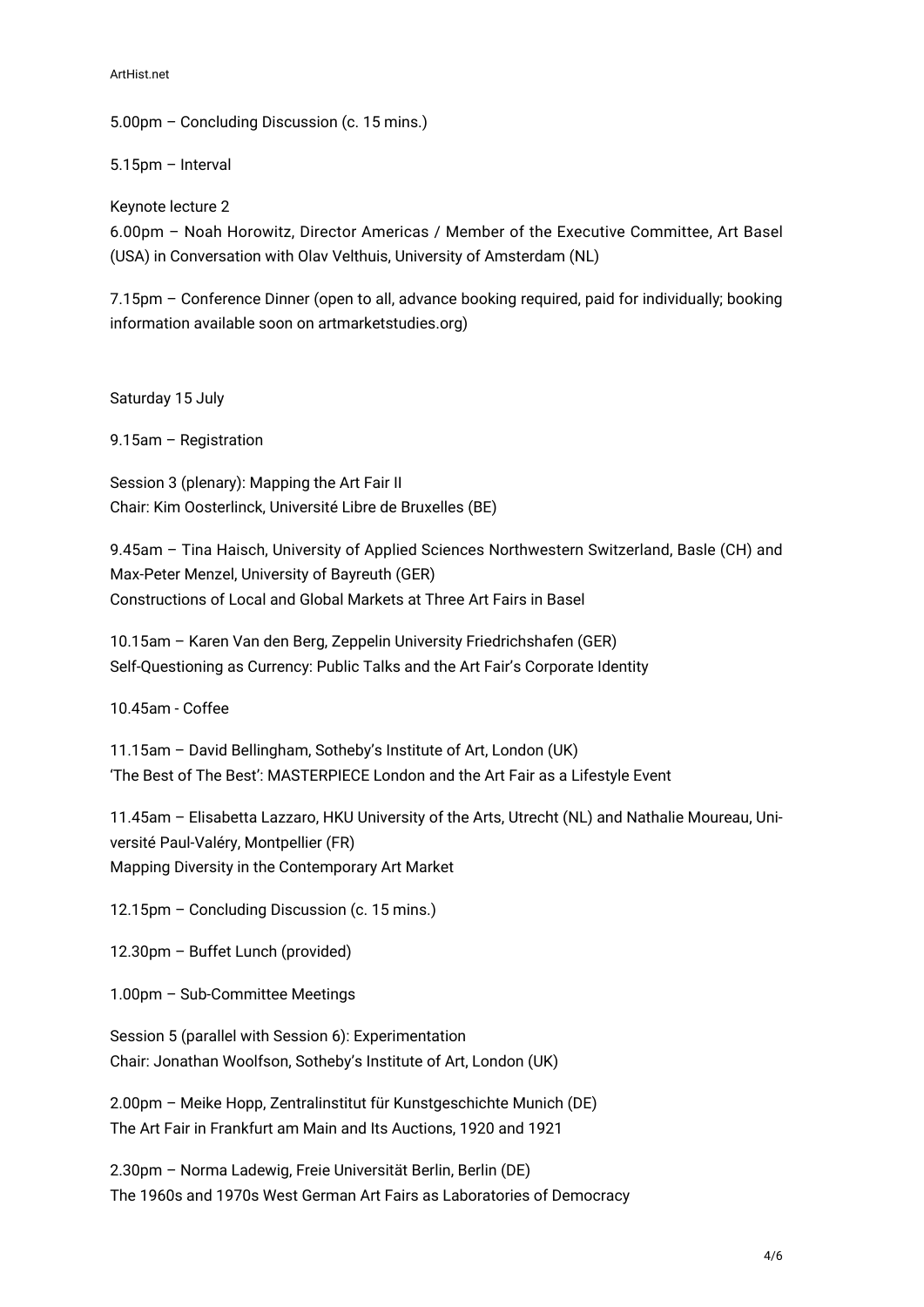#### ArtHist.net

3.00pm – Coffee

3.30pm – Martin Hartung, ETH Zurich (CH) Politics of the Art Fair, 1967-1973

4.00pm – Ronit Milano, Ben-Gurion University of the Negev (IL) The "Online" Economy of the Art Fair: The Case of Artspace Website

4.30pm – Concluding Discussion (c. 15 mins.)

Session 6 (parallel with Session 5): Biennales and Nascent Fairs Chair: Veronika Korbei, Independent Art Historian, Vienna (AT)

2.00pm – Clarissa Ricci, IUAV University, Venice (IT) At the Origins of Art Fairs: The Venice Sales Department after WWII

2.30pm – Diego Mantoan, Università Ca'Foscari, Venice (IT) Artworks for the Biennale or for the Art Fair: A Few Notes on Shifting Aesthetic Paradigms in 20th Century Art

3.00pm – Coffee

3.30pm – I-Yi Hsieh, New York University Shanghai (CN) Inside-Out of the Biennale: the 2016 Shanghai Biennale and Its Fair Economy

4.00pm – Marta Pérez Ibáñez, Universidad Nebrija, Madrid, and Isidro López Aparicio, Universidad de Granada (ES)

Art and Resilience: The Artist's Survival in the Spanish Art Market. Independent Artists' Art Fairs in Spain – A Case Study

4.30pm – Concluding Discussion (c. 15 mins.)

Final Plenary Session: TIAMSA Looking Ahead 4.45pm (ends. c. 5.15pm)

**Tickets** TIAMSA Members £ 70 / Non-members £ 100 TIAMSA Concessionary members £ 40 / Concessions and Students £ 50

Online registration is now open: <https://tiamsaartfairconference2017.eventbrite.com> Online registration closes on 10 July, 2017

On the day – Tickets £ 120 – provided there is room £ 70 concessionary – provided there is room On the day CASH ONLY